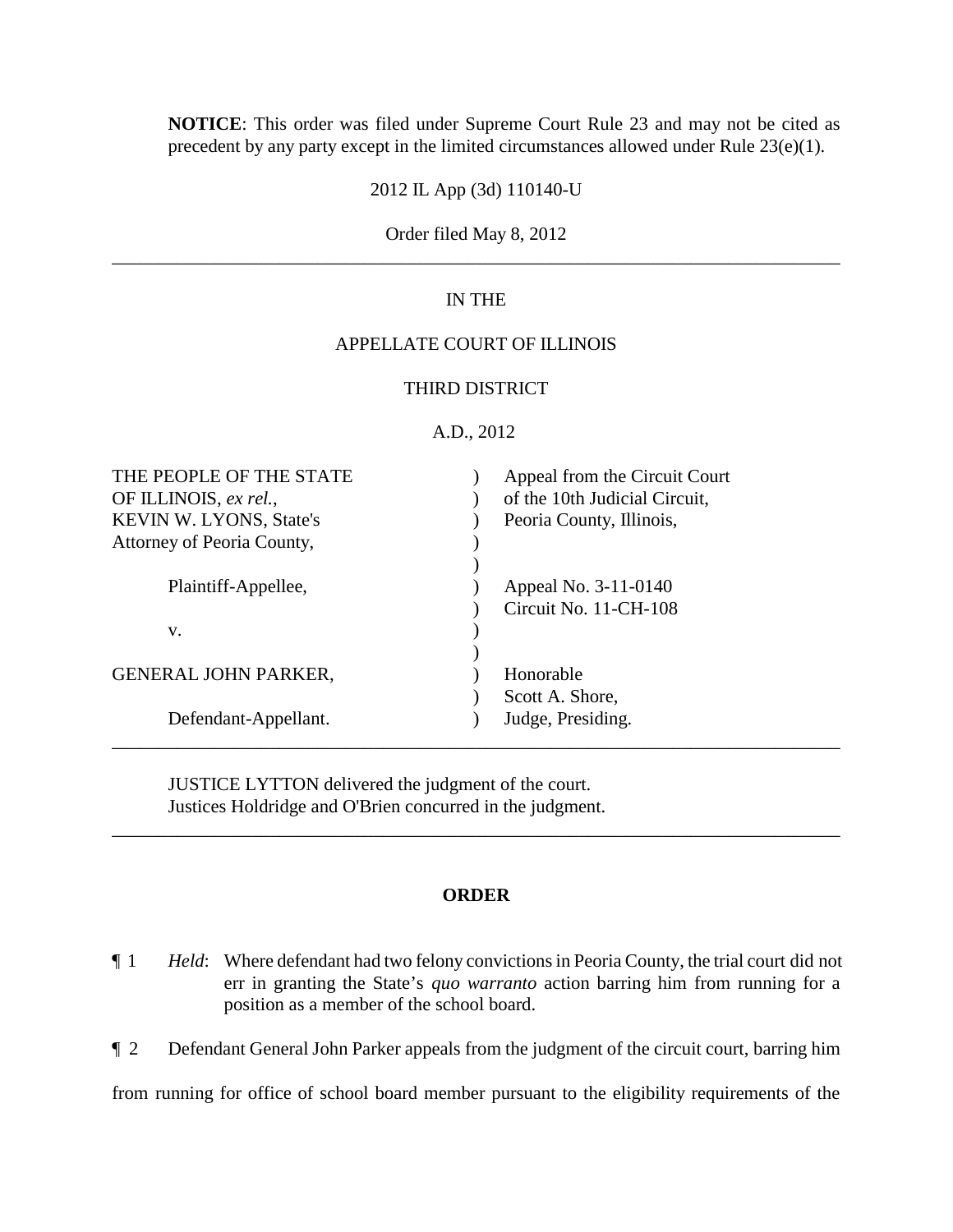School Code (105 ILCS 5/10-11 (2010)) and the Election Code (10 ILCS 5/29-15 (West 2010)). We affirm.

¶ 3 Defendant was convicted of felony theft on June 4, 1984, and July 20, 1984. On December 13, 2010, he filed nominating petitions and a statement of candidacy for Peoria District 150 school board member. In his statement of candidacy, defendant swore that he was "legally qualified to hold such office." The school board election for District 150 board members was scheduled for April 5, 2011.

¶ 4 In January of 2011, the Peoria County Clerk's office sent defendant a copy of a letter it received from the State Board of Elections. The letter stated that if defendant did not pay a \$1,200 fine from a previous election by January 26, 2011, his name would be removed from the ballot. Defendant paid the fine, and his name remained on the ballot.

¶ 5 On February 18, 2011, the Peoria County State's Attorney filed a *quo warranto* motion on behalf of the State to remove defendant's name from the ballot. In its motion, the State alleged that defendant's felony conviction disqualified him from holding public office pursuant to section 29-15 of the Election Code (10 ILCS 5/29-15 (West 2010)).

¶ 6 A hearing was held on February 22, 2011. Defendant appeared *pro se* and asked the trial judge to recuse himself because the judge was a friend of the State's Attorney, Kevin Lyons. The trial court instructed defendant to file a written motion.

¶ 7 Defendant filed his motion for substitution of judge, along with a motion to dismiss. The trial court granted the substitution motion, and the case was heard before another judge.

¶ 8 At the close of arguments, the trial court held that defendant, as an individual convicted of a felony, was barred from holding or running for school board member. The court entered judgment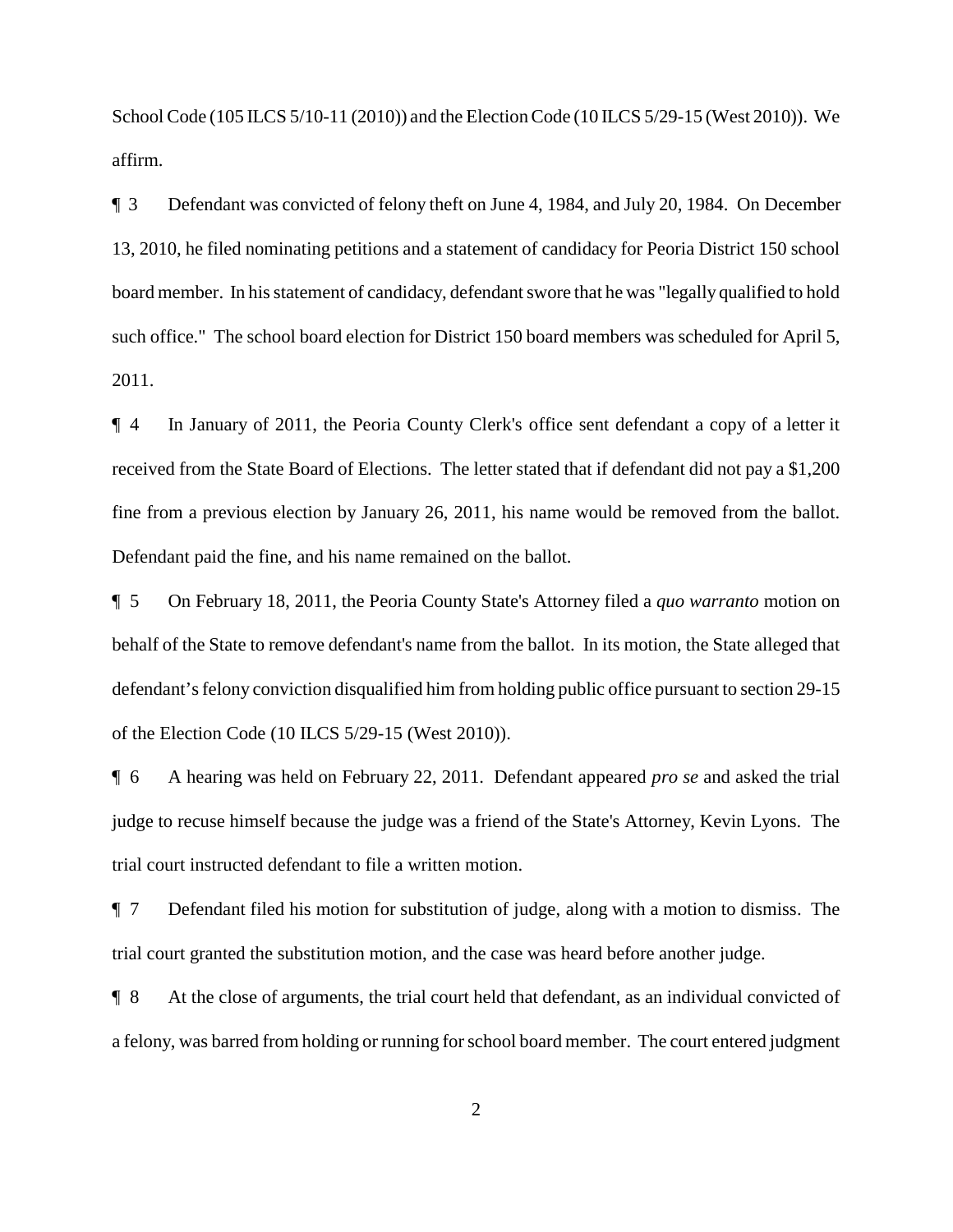enjoining defendant from running for the position and ordered that defendant's name be removed from the ballot.

## ¶ 9 *I. School Board Member Eligibility*

¶ 10 Defendant argues that the trial court erred in granting the State's *quo warranto* motion because Illinois law does not bar him from running for school board member based on a 30-year-old felony conviction.

¶ 11 The School Code provides that "[a]ll school elections shall be governed by the general election law of the State." 105 ILCS 5/9-1 (West 2010). Section 1-1 of the Election Code states that the Election Code "is the general election law of Illinois and any reference in any other Act to 'the general election law' or 'the general election law of this State' is a reference to this Act, as now or hereafter amended." 10 ILCS 5/1-1 (West 2010). Thus, the Election Code governs the election of school board members.

¶ 12 Various provisions in the Election Code prohibit convicted felons from holding an elective office. Section 25-2(5) of the Election Code states that every elected office becomes vacant upon the conviction of an "infamous crime" by the holder of that office. 10 ILCS 25-2(5) (West 2010); see also 105 ILCS 5/10-11 (West 2010) (elective offices under School Code become vacant upon conviction of an "infamous crime"). Section 29-15 states:

"Any person convicted of an infamous crime as such term is defined in Section 124-1 of the Code of Criminal Procedure of 1963, as amended, shall hereafter be prohibited from holding any office of honor, trust, or profit, unless such person is again restored to such rights by the terms of a pardon for the offense or otherwise according to law." 10 ILCS 29-15 (West 2010).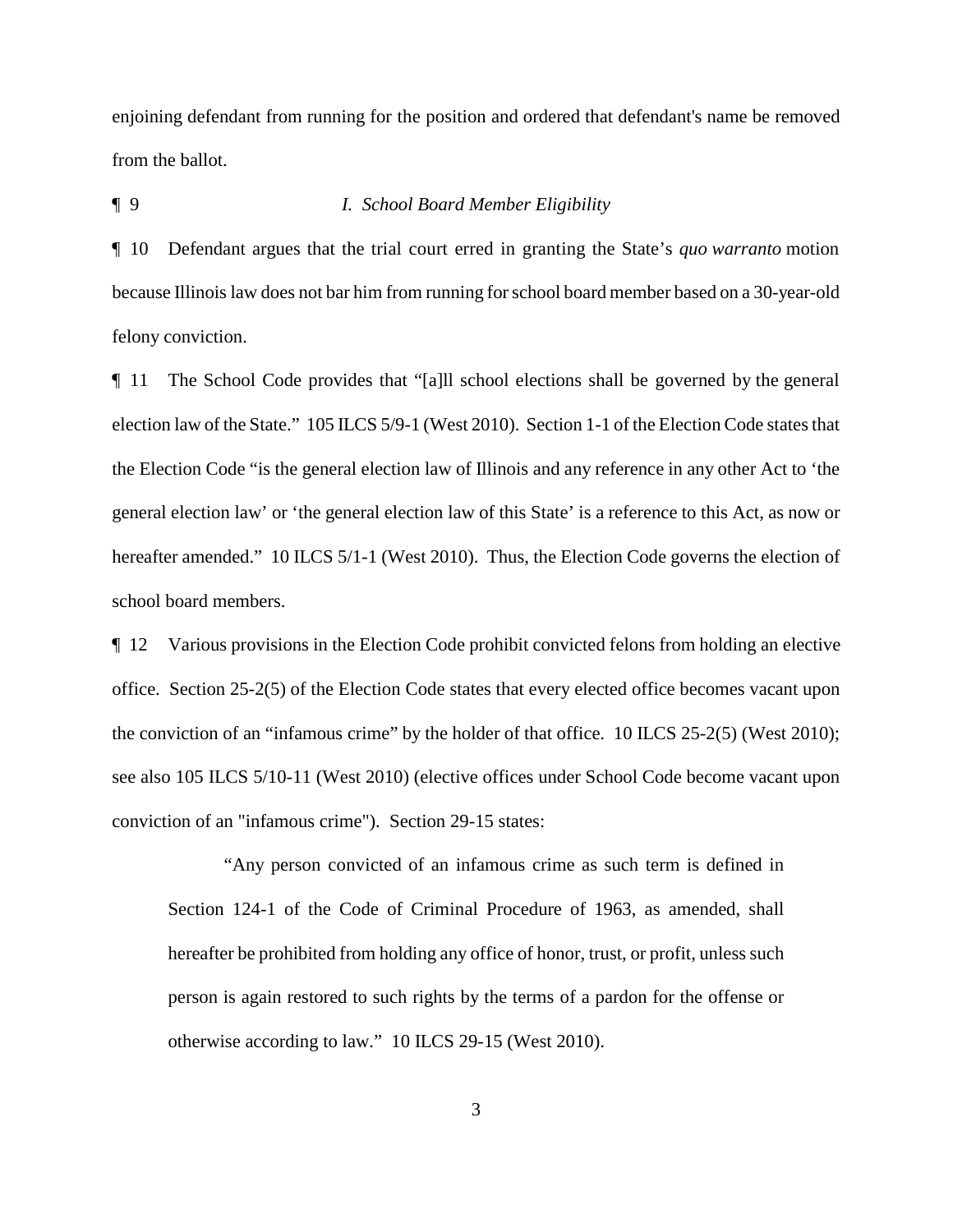¶ 13 The Officials Convicted of Infamous Crimes Act (Infamous Crimes Act) (5 ILCS 280/1 (West 2010)) also provides that any elected official of a school district "who is convicted in any court of the State of Illinois or of the United States of a felony, bribery, perjury, or other infamous crime, as understood in Section 1 of Article XIII of the Constitution of 1970, shall be, upon conviction, ineligible to continue in such office." 5 ILCS 280/1 (West 2010).

¶ 14 In this case, defendant was convicted of theft. His conviction is classified as a felony and an infamous crime. See *People ex rel. City of Kankakee v. Morris*, 126 Ill. App. 3d 722 (1984). There is no dispute that he has not received a pardon. He is therefore ineligible to hold the office of school board member in this State. Since defendant is not currently able to hold the office of school board member and was not able to hold that office when he filed his statement of candidacy, he is unable to run for school board member. See *Cinkus v. Village of Stickney Municipal Officers Electoral Board*, 228 Ill. 2d 200 (2008) (provisions of the Illinois Municipal Code construed *in pari materia* with the Election Code indicated that eligibility provision applied to eligibility to run for office, not only the holding of office). Thus, the trial court properly granted the State's *quo warranto* action and barred defendant from running for school board member.

### ¶ 15 *II. Restoration of Ability to Run*

¶ 16 Nonetheless, defendant claims that section 5-5-5(b) of the Unified Code of Corrections (730 ILCS 5/5-5-5 (West 2010)) restored his ability to run for office after he had served his sentence.

¶ 17 In construing a statute, our task is to "ascertain and give effect to the legislature's intent." *Lieb v. Judges' Retirement System*, 314 Ill. App. 3d 87, 92 (2000). The best indicator of the legislature's intent is the plain language of the statute. *Lee v. John Deere Insurance Co.*, 208 Ill.2d 38 (2003). Where the statute's language is clear, it should be given effect without resort to other aids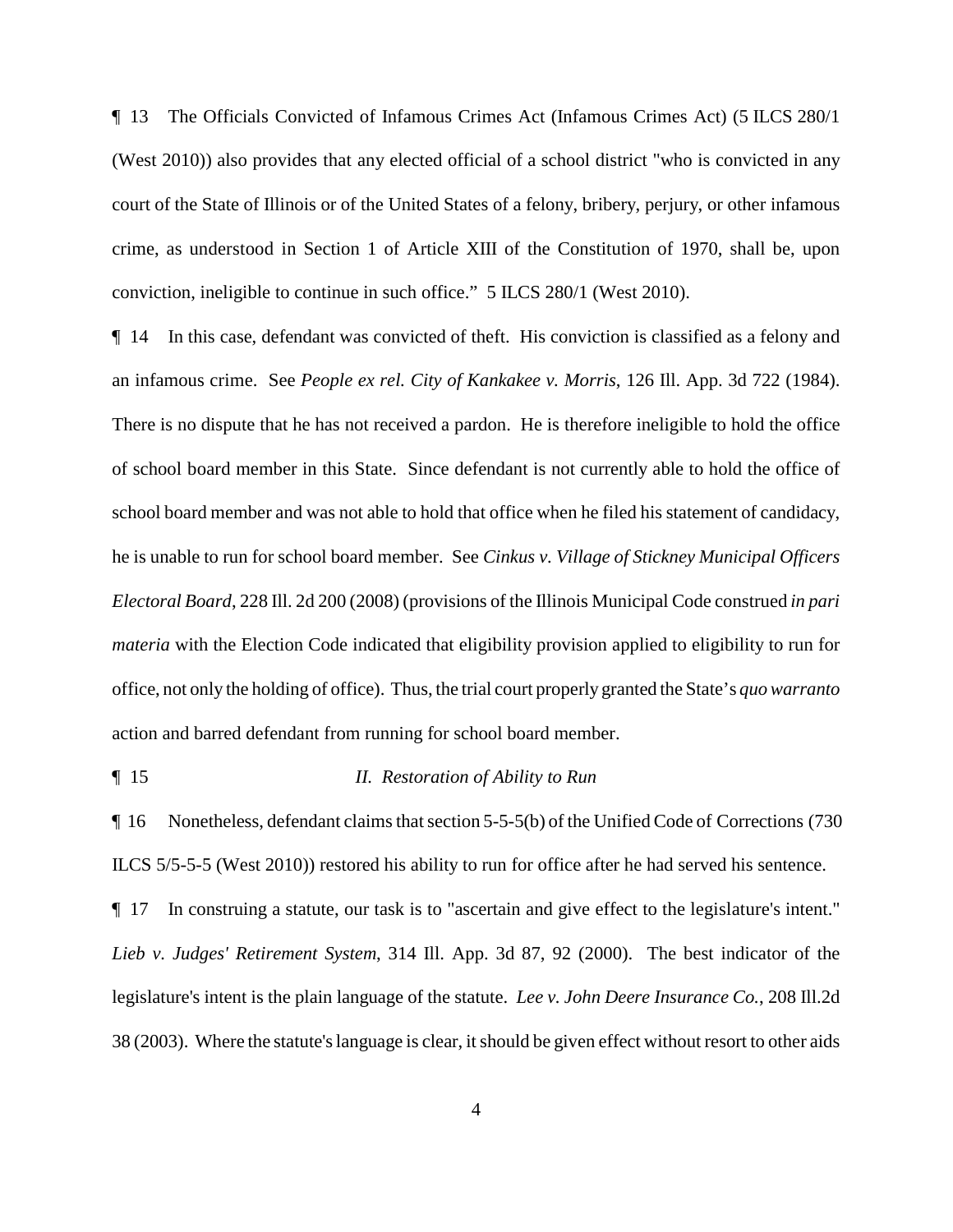of statutory construction. *Id.* at 92.

¶ 18 Section 5-5-5(b) of the Unified Code of Corrections states that a person convicted of a felony is ineligible to hold a constitutional office until the completion of his sentence. 730 ILCS 5/5-5-5(b) (West 2010). Under the Illinois Constitution, the state legislature also has the authority to enact statutes that set forth the qualifications and eligibility requirements for convicted felons seeking a local office. See Ill. Const. 1970, art. XIII, §1. In accordance with that authority, section 29-15 of the Election Code prohibits any person convicted of an infamous crime from holding an elective office "unless such person is again restored to such rights by the terms of a pardon for the offense or otherwise according to law." 10 ILCS 5/29-15 (West 2010). In addition, section 10-11 of the School Code provides that a school board member's office becomes vacant upon "[h]is or her conviction of an infamous crime, of any offense involving a violation of official oath, or of a violent crime against a child." 105 ILCS 5/10-11 (West 2010).

¶ 19 It is clear from the plain language of these statutes that section 5-5-5(b) of the Unified Code of Corrections does not restore defendant's eligibility to run for the office of school board member. Section 5-5-5(b) states that a convicted felon may hold a constitutional office after he completes his sentence. However, defendant is not attempting to hold a "constitutional" office. Defendant is seeking to hold a local school board office created by the legislature. See Ill. Const. 1970, art. VII, §12. When a local office is created by statute, the legislature has the discretionary authority to specify the qualifications required to hold that office. *East St. Louis Federation of Teachers, Local 1220 v. East St. Louis School District No. 189 Financial Oversight Panel*, 178 Ill. 2d 399 (1997). The legislature has a legitimate state interest in maintaining the public trust in local offices. See *People v. Hofer*, 363 Ill. App. 3d 719 (2006). To that extent, it has determined that persons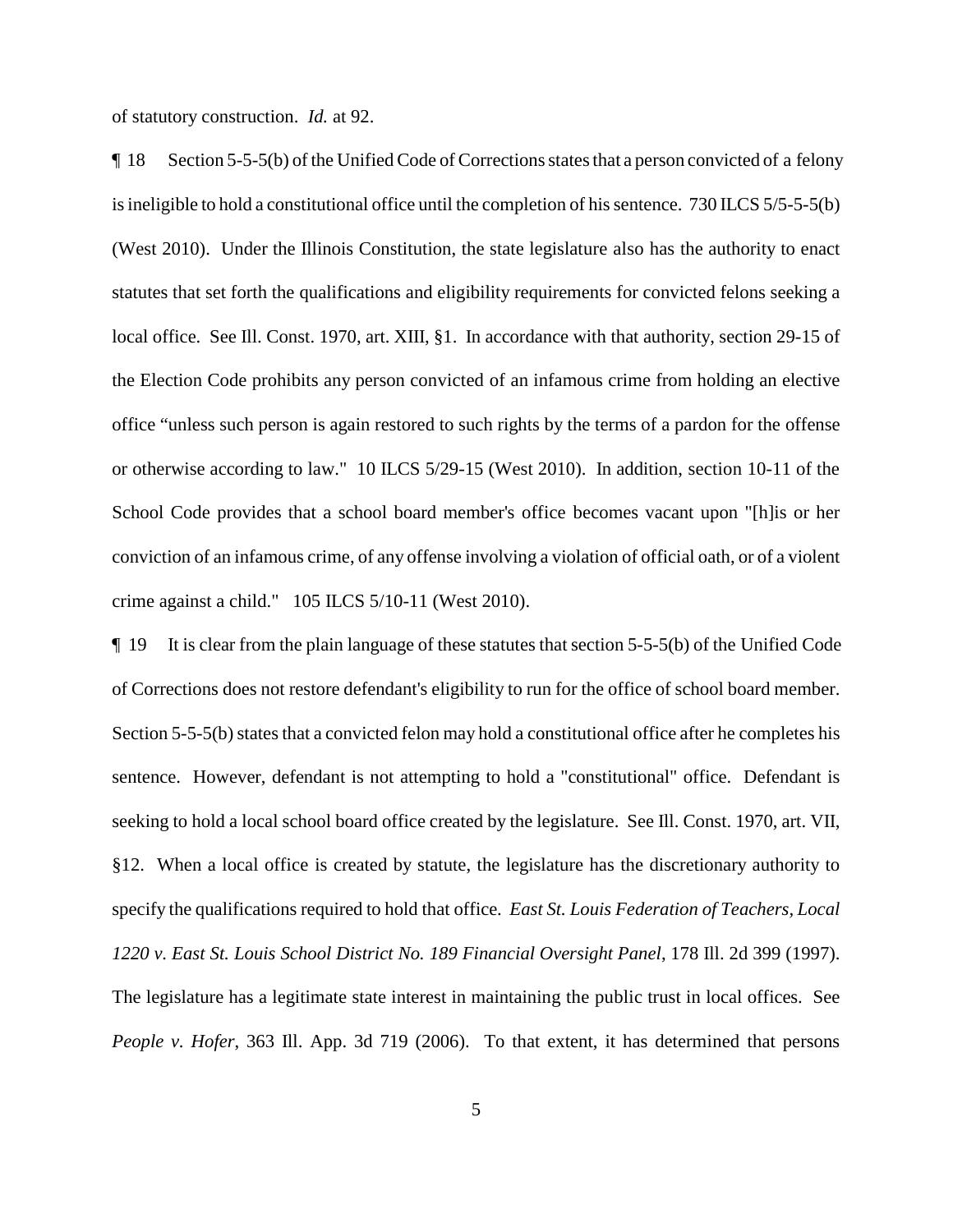convicted of an infamous crime are prohibited from holding elected offices such as school board member. The language of section 5-5-5(b) does not contradict that determination because it does not apply here. See *Hofer*, 363 Ill. App. 3d at 724 (statute barring formerly convicted felons from holding municipal office was valid; legitimate difference between local offices and constitutional offices governed by section 5-5-5(b)); *cf. Coles v. Ryan*, 91 Ill. App. 3d 382 (1980).

# ¶ 20 *III. Constitutional Claims*

¶ 21 Defendant argues that he has a fundamental right to run for and hold public office and that the *quo warranto* action against him is unconstitutional. The State argues that defendant forfeited this argument by failing to raise it in the trial court. We agree that the record does not indicate that defendant challenged the constitutionality of the *quo warranto* action in the trial court. The failure to raise an argument in the trial court, even if the argument concerns the constitutionality of a statute, forfeits the issue. *Hytel Group, Inc. v. Butler*, 405 Ill. App. 3d 113 (2010).

¶ 22 Moreover, failure to support a claim adequately on appeal can also result in forfeiture. Ill. S. Ct. R. 341(h)(7) (eff. Sept. 1, 2006). Here, defendant claims that barring felons from running should be subject to a strict scrutiny analysis. However, he fails to cite any case law that supports his argument. In addition, defendant attempts to support his constitutional claims by presenting allegations of improper motivations by the State's Attorney and the trial judge, but the facts he cites were not presented as evidence to the trial court. Given defendant's forfeiture of the issue and lack of support in the record, we decline to address the constitutional arguments raised on appeal.

# ¶ 23 *IV. Procedural Claims of Error*

¶ 24 Last, defendant raises two procedural arguments. First, defendant claims that the trial court erred as a matter of procedure by allowing the State to file an objection after the time for filing an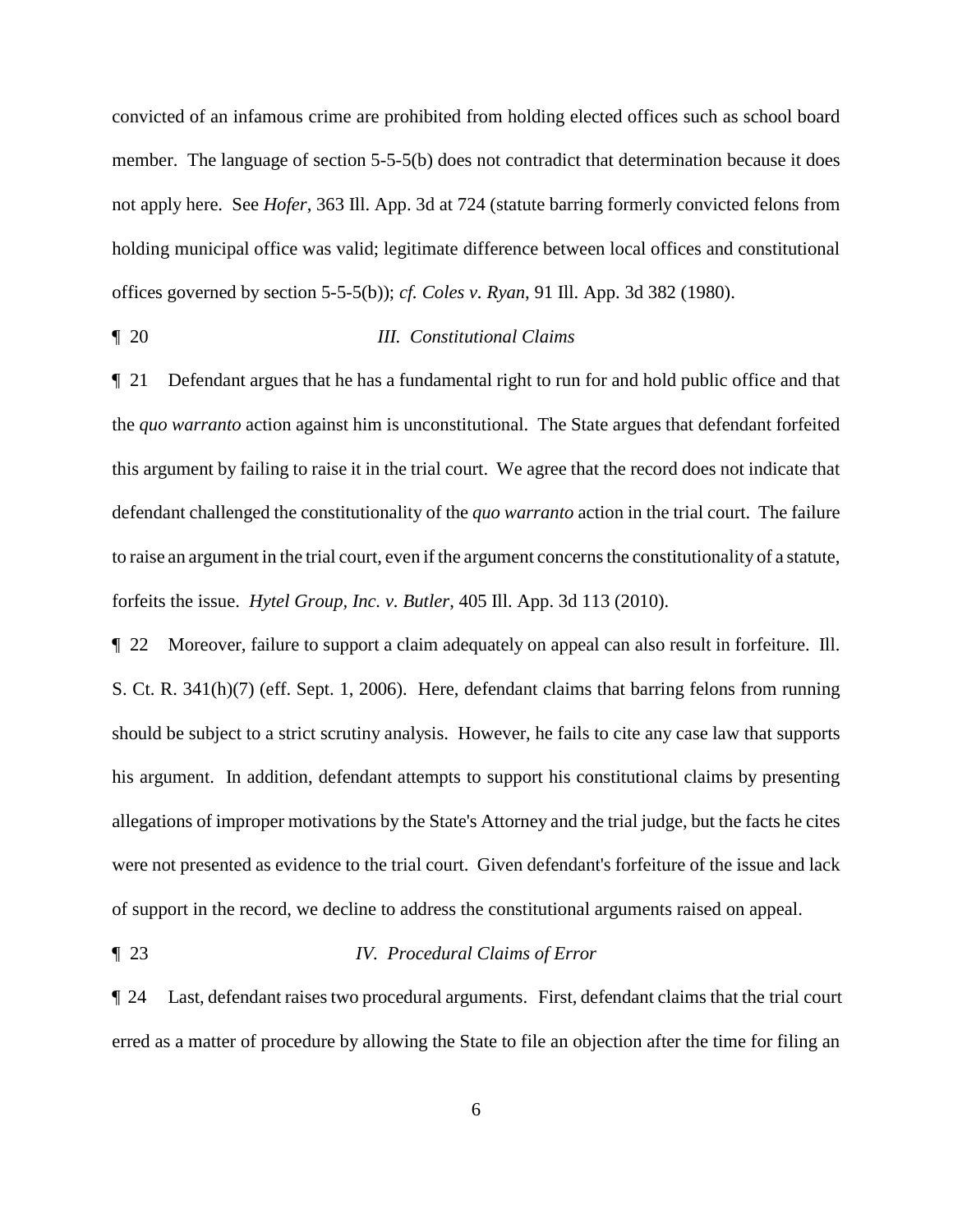objection with the electoral board had passed. Defendant's argument incorrectly assumes that the State's Attorney's authority is affected by the Election Code provisions for an objection to a candidate. In *People ex rel. Frazier v. Altenberg*, 260 Ill. 191 (1913), the supreme court held:

"Common-law courts of general and original jurisdiction have the power to inquire into the regularity of elections by an information in the nature of *quo warranto*. This jurisdiction remains even though statutes provide special proceedings for the contest of elections, unless 'it appears with unequivocal certainty that the Legislature intended to take it away.' [Citation]" *Altenberg*, 260 Ill. at 192-93.

Under section 18-101 of the Code of Civil Procedure, the State has the authority to file a *quo warranto* action against any person who "usurps, intrudes into, or unlawfully holds or executes any office." 735 ILCS 5/18-101 (West 2010). The Election Code does not limit that authority. Compare 735 ILCS 18-101 (West 2010) with 10 ILCS 5/23-1.1a *et seq*. (West 2010). Thus, the trial court did not err in allowing the *quo warranto* action to proceed in this case.

¶ 25 Second, defendant argues that the State's action was untimely because it was filed before the election. We disagree. A delay in challenging defendant's eligibility would have had a detrimental effect on defendant and the public. Waiting until after the election to file an injunction would have caused defendant to expend money and effort campaigning, only to be removed from the seat if he won the election. Moreover, a challenge raised after the election would have had a detrimental effect on the public by allowing an ineligible candidate to seek office. Accordingly, the trial court properly granted the State's motion and barred defendant from placing his name on the ballot.

### ¶ 26 CONCLUSION

¶ 27 The judgment of the circuit court of Peoria County is affirmed.